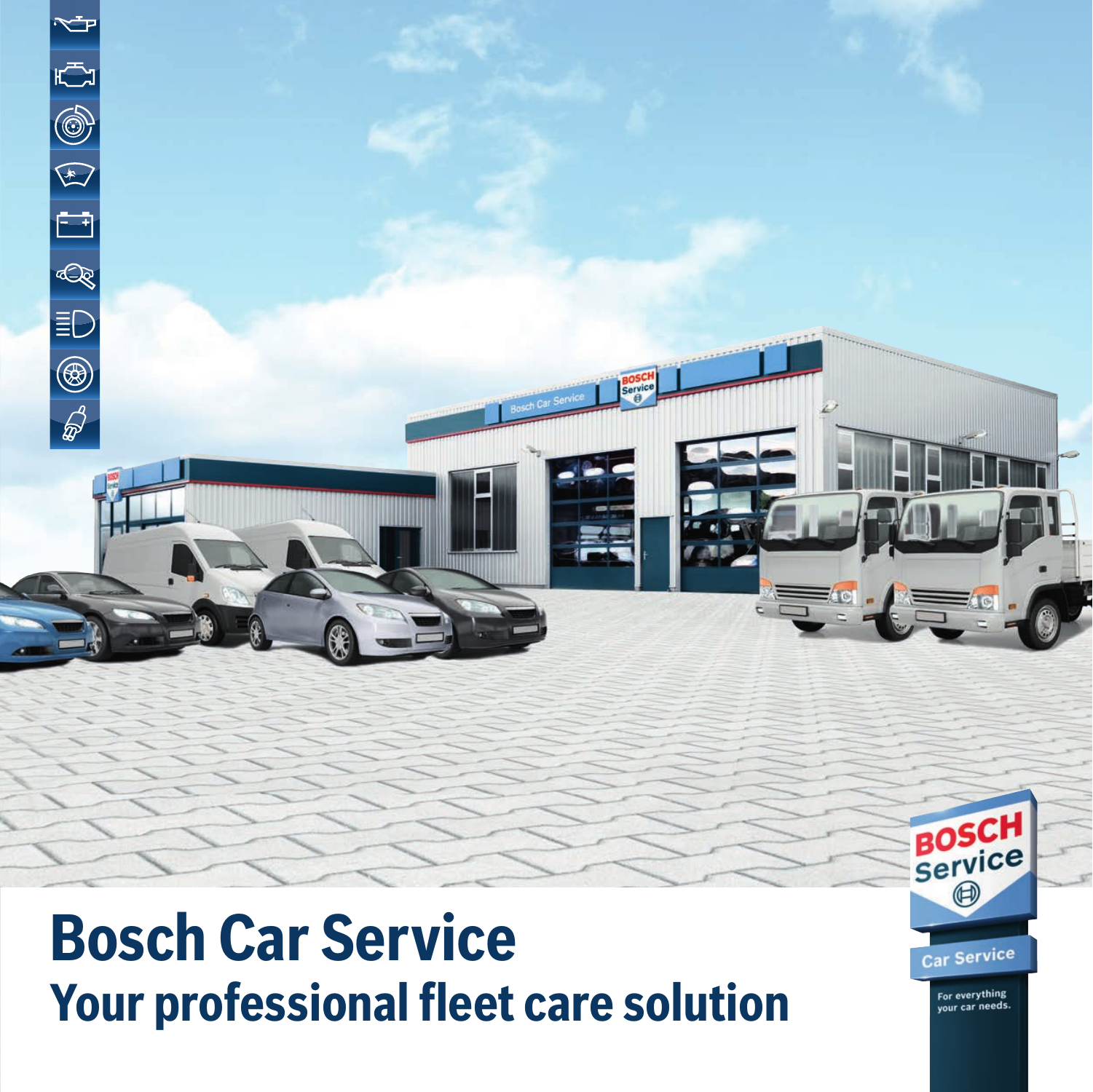

## Professional fleet care at Bosch Car Service

Managing the servicing, maintenance and repair requirements of fleet vehicles can be a complex business. Fortunately, you can rely on the Bosch Car Service network of workshops to take care of your fleet of vehicles.

The Bosch Car Service network is the world's largest dedicated vehicle service network, consisting of over 13,000 independent workshops. There are approximately 140 Bosch Car Service workshops across Australia and New Zealand.

#### **Standard Bosch Car Service Inclusions:**

- A "one-stop-shop" for all your fleet needs
- Careful inspections that are carried out according to manufacturer's specifications, ensuring that the vehicle's warranty is maintained
- National coverage inclusive of nationwide warranty
- Qualified trained technicians
- A clear explanation of the work to be carried out as well as a cost estimate
- Bosch branded replacement parts where available
- Efficient workshop practices to ensure your vehicles are back on the road faster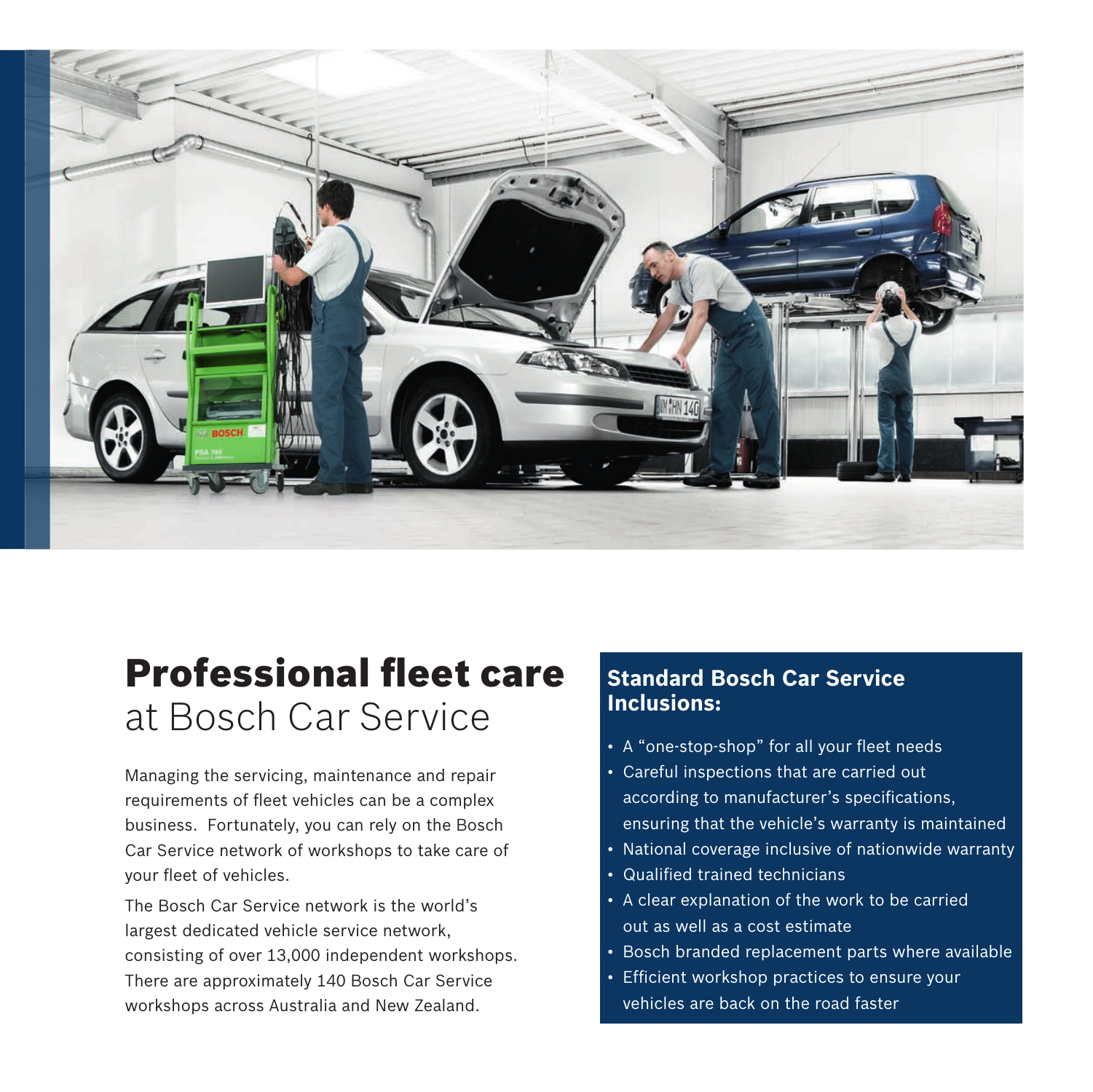#### Competence you can trust

Partnering with Bosch, an approved automotive component supplier to many of the world's vehicle manufacturers, the Bosch Car Service network benefits from the knowledge and experience to keep your fleet of vehicles in top working condition. Our technicians are 100% focused on performing the highest level of vehicle servicing, maintenance and repairs.

Our partner Bosch:

- Routinely and independently conducts audits to assess our workshop' s compliancy with quality standards and services
- Educates our technicians on the latest technological developments
- Provides a complete technical training program to ensure that our technician' s technical expertise is at its optimum
- Provides quality and systems training for workshop managers to ensure consistently high levels of vehicle service

#### Bosch Car Service:

Your cost effective alternative to dealer service centres with the competence you can trust. **For everything your car needs.** 











**Engine service Battery service Tyre service**







**Brake service Vehicle inspection Exhaust service**